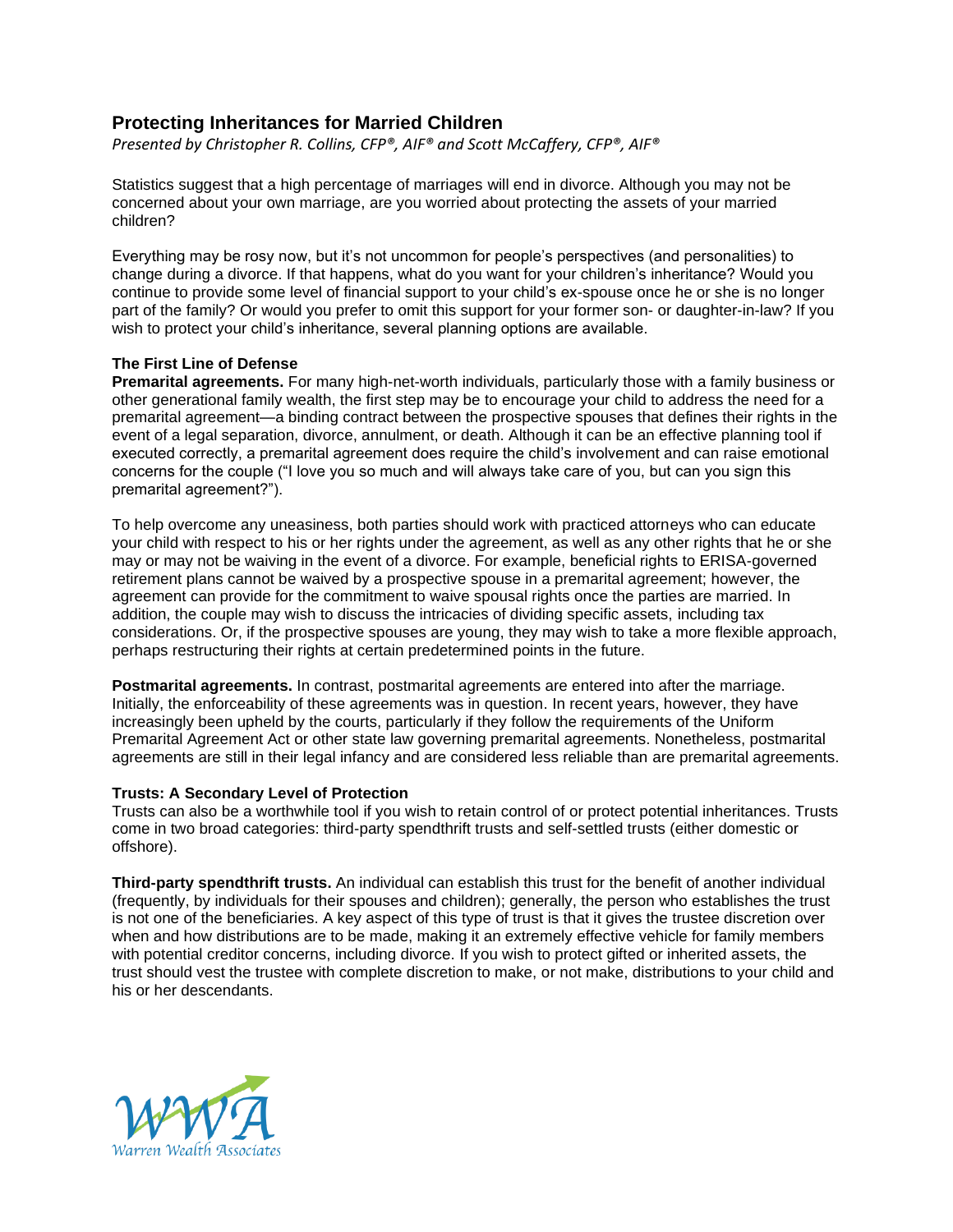To ensure the highest potential level of protection, the trust shouldn't contain provisions that may be construed as granting your child a right to withdraw funds from the trust or force mandatory distributions of income. These types of provisions raise the concern that a court may assign all or a portion of such a right to a divorcing spouse. In all circumstances, the trust should include a spendthrift clause expressing the grantor's intent that the child's interest in the trust shall not be subject to assignment, whether voluntary or involuntary, to any creditor. The laws of some states provide automatic spendthrift protection for certain interests in a trust. Relying on these statutes isn't foolproof, however, as some states may make exceptions for spousal claims.

**Self-settled trusts.** Several states have adopted laws to protect assets held in an irrevocable trust from an individual's creditors, even if the individual is the grantor of the trust. These trusts can shield assets from the claims of a divorcing spouse, but most states have held that the trust must be established prior to the marriage. (Nevada, however, has protected against spousal claims for trusts established after marriage but before a divorce is anticipated.) Even if the trust is established prior to the marriage, the transfer to the trust must still pass muster under state fraudulent conveyance laws. Because of such complexities, you (and your attorneys, if outside the applicable state) should work with experienced counsel practicing under that state's laws.

**Common distribution techniques.** In a divorce, the battleground is often the question of whether the beneficiary has a right to receive the trust property. Keeping your family's circumstances in mind, you should weigh the benefits and drawbacks of various distribution methods with your attorney. Popular trust distribution techniques include the following:

- **Outright.** The funds are distributed outright and free of trust, no strings attached. This technique is often favored by individuals with mature, financially astute children. This distribution standard offers little to no asset protection.
- **Mandatory income/discretionary support.** Mandatory income provisions require the trustee to distribute income annually (or, quite commonly, at a more frequent interval) and provide distributions of principal either under a standard such as "health, education, maintenance, and support" or at the trustee's total discretion. The trust will not provide asset protection for mandatory distributions, and if the beneficiary can demand assets, they may be available for asset division.
- **Staggered distribution.** Trust assets are distributed in intervals, such as when the child reaches certain ages (e.g., 1/3 at 25, 1/3 at 30, and 1/3 at 35). These provisions are frequently used as a measure to keep the child from squandering the inheritance; on the positive side, they make funds available to the beneficiary at ages when major events, such as marriage or purchasing a first house, are likely to happen. Until the triggering ages are reached, the trustee typically makes discretionary distributions. Any mandatory distribution may be considered available and part of the marital estate.

**The benefits of a corporate trustee.** Because it removes the perception that family dynamics are part of the distribution decision, a corporate trustee may be more effective than a family member trustee. Through my relationship with Commonwealth Financial Network®, the Registered Investment Adviser– broker/dealer that I partner with to help me better serve you, I have access to several personal trust service companies. Each of these companies is experienced in all types of trusts, including life insurance, charitable, multigenerational, special needs, and minor trusts.